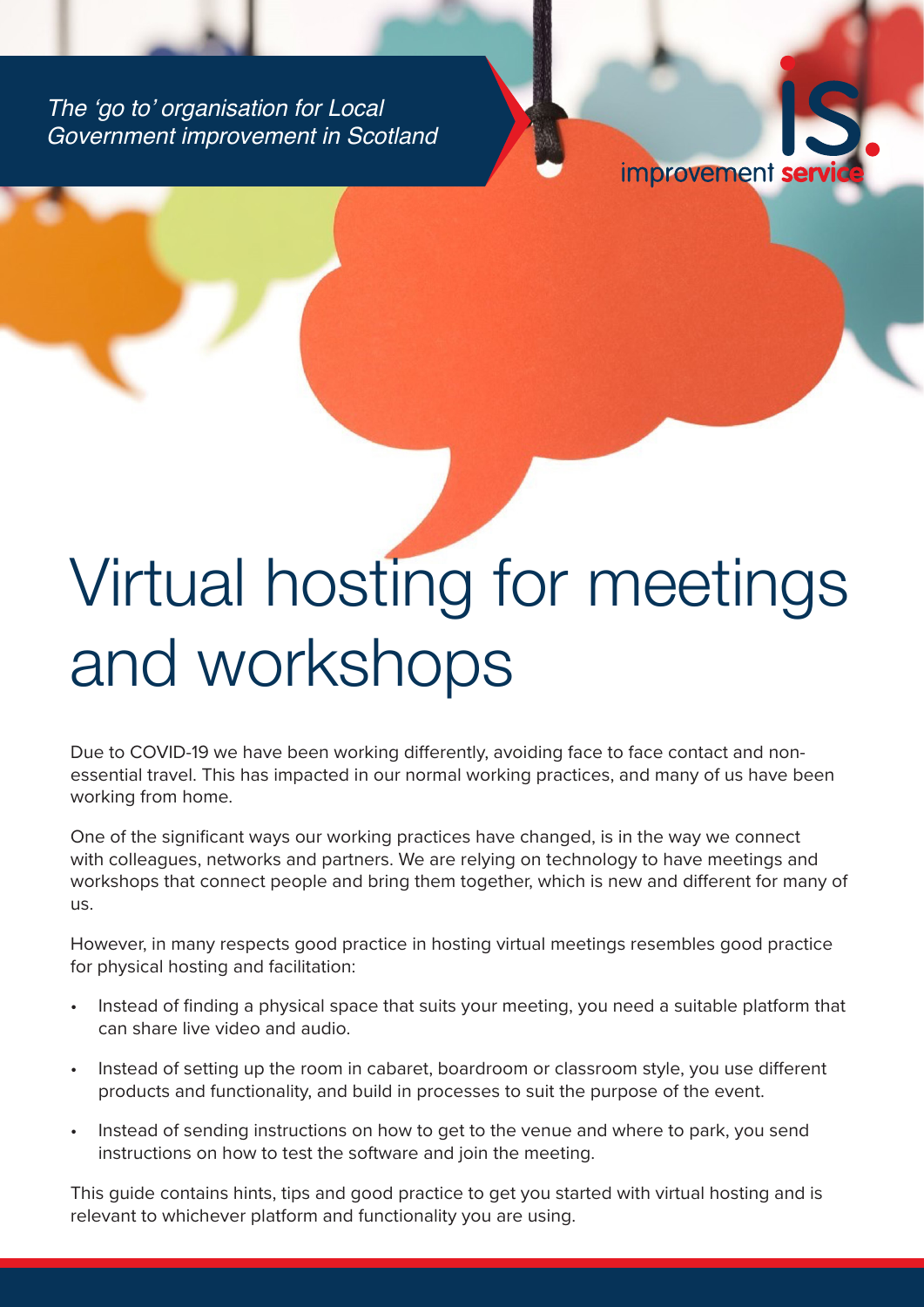### Meeting, workshop or webinar?

To begin with, you need to think about the purpose of the session, and what you want to achieve. This will help you decide whether a meeting, workshop or webinar is the best option.

A webinar works well if you are giving a presentation or a training session and only need limited interaction with the participants. The audience can ask questions but only the host and the designated panellists can share their screen, camera and audio. This gives the presenters more control. For more information about webinars, [click here.](https://www.improvementservice.org.uk/__data/assets/pdf_file/0019/17713/webinar-guide.pdf)

If you want to have some group discussion or you need participants to interact or collaborate with each other, then a meeting or workshop is a better choice.

People joining will need to be able to turn on their audio and sound so they can speak and hear each other. It is also helpful if they can turn on their camera so they can see each other, this makes it easier for people to connect and interact with other members of the group. Depending on the size of your group, it can be helpful if the platform has breakout rooms. This is not essential though, and you may find workarounds for breakouts with platforms that don't have this functionality.

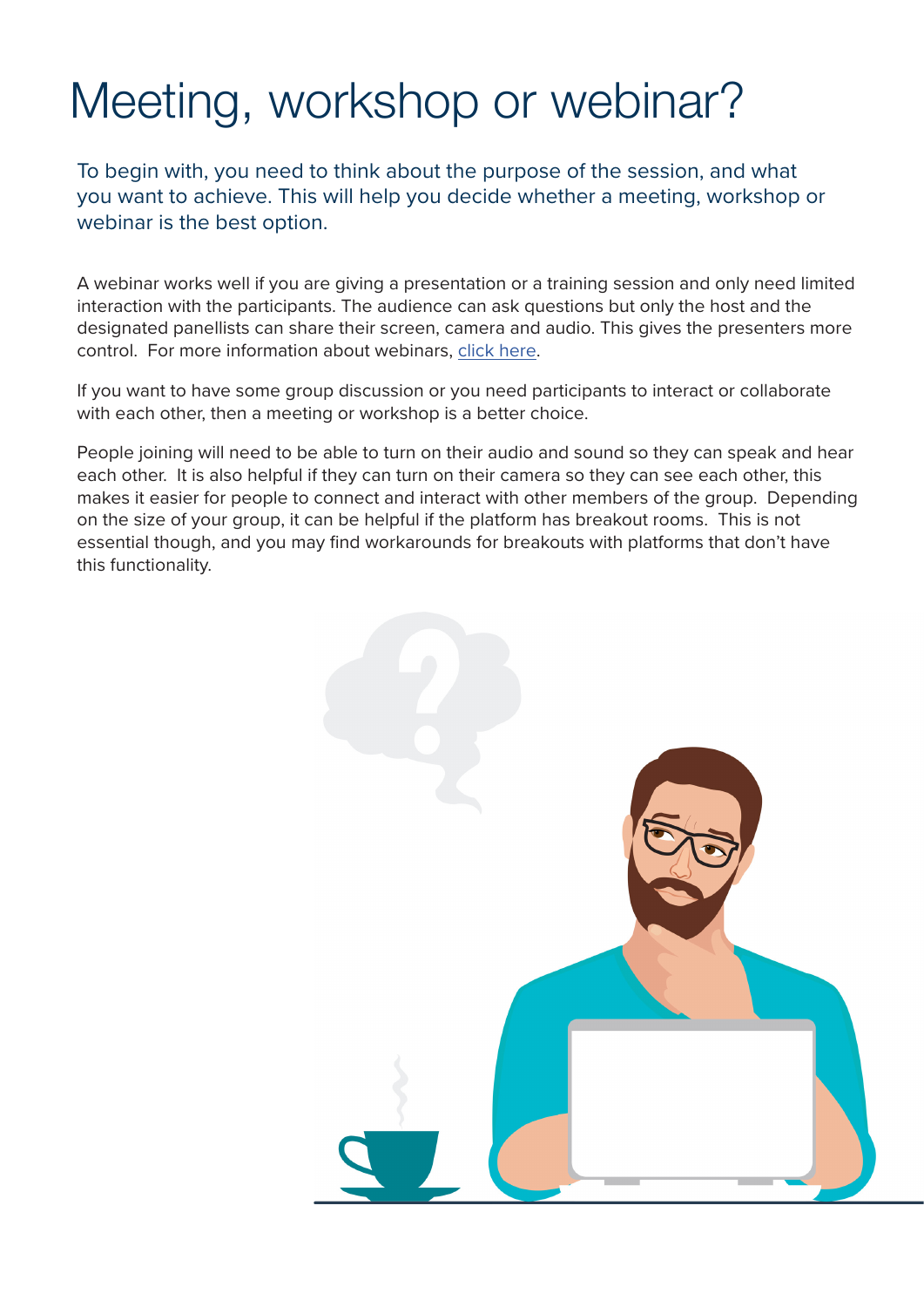### Planning

| $\sqrt{2}$                         |  |
|------------------------------------|--|
| $\triangle$                        |  |
| $\overline{\phantom{0}}$<br>$\sim$ |  |
| $\overline{\phantom{0}}$           |  |
|                                    |  |
|                                    |  |

#### **Planning is key to successful hosting.**

First, be clear on what you want the session to achieve. For example, is the purpose to check in and network with the participants, or collaborate and generate ideas on a piece of work? When you are clear on the purpose, you can start to plan your agenda or programme.

It is good to use interactive activities during a session to encourage engagement. Individual's attention spans will depend on what they themselves bring to the task, and as a facilitator, it is your role to provide interesting and meaningful tasks for participants. You need to know what functions you have available on your chosen platform and think about how you can use them. Examples include using the chat function to get people to answer a question, using the raise hand or ask people to turn their camera on or off on to vote etc.

If you are going to use breakout rooms to get people into smaller groups, you need to think about how you will split them into groups and whether you want them to take notes or capture some of the discussion. If you plan for the number of people that you invite to the session, there is no guarantee they will all turn up. Make sure you have a contingency plan or a 'plan B' so that if the numbers are not what you expect you know what you will do. Depending on how many participants there are, you may want to consider having a second host or facilitator to support you during the session.

As a general guide, virtual meetings should last no longer than 2 hours. If you are unable to cover everything in that time, then consider whether you can split the session into a series of smaller ones. If you do decide your session will run for more than 2 hours, then you may need to include a comfort break into your programme.

#### Before the session

Just as you would for a face-to-face session, you should issue the agenda or programme in advance. This will help make sure everyone understands the purpose of the session and comes prepared.

If possible, you should have a trial run of the session if you are new to the software or new to the process. This will help you be more comfortable and confident at the session.

If participants from out with your organisation are involved, it is a good idea to offer a test before the session. This will make sure everyone can access the platform and can help eliminate technical issues on the day.

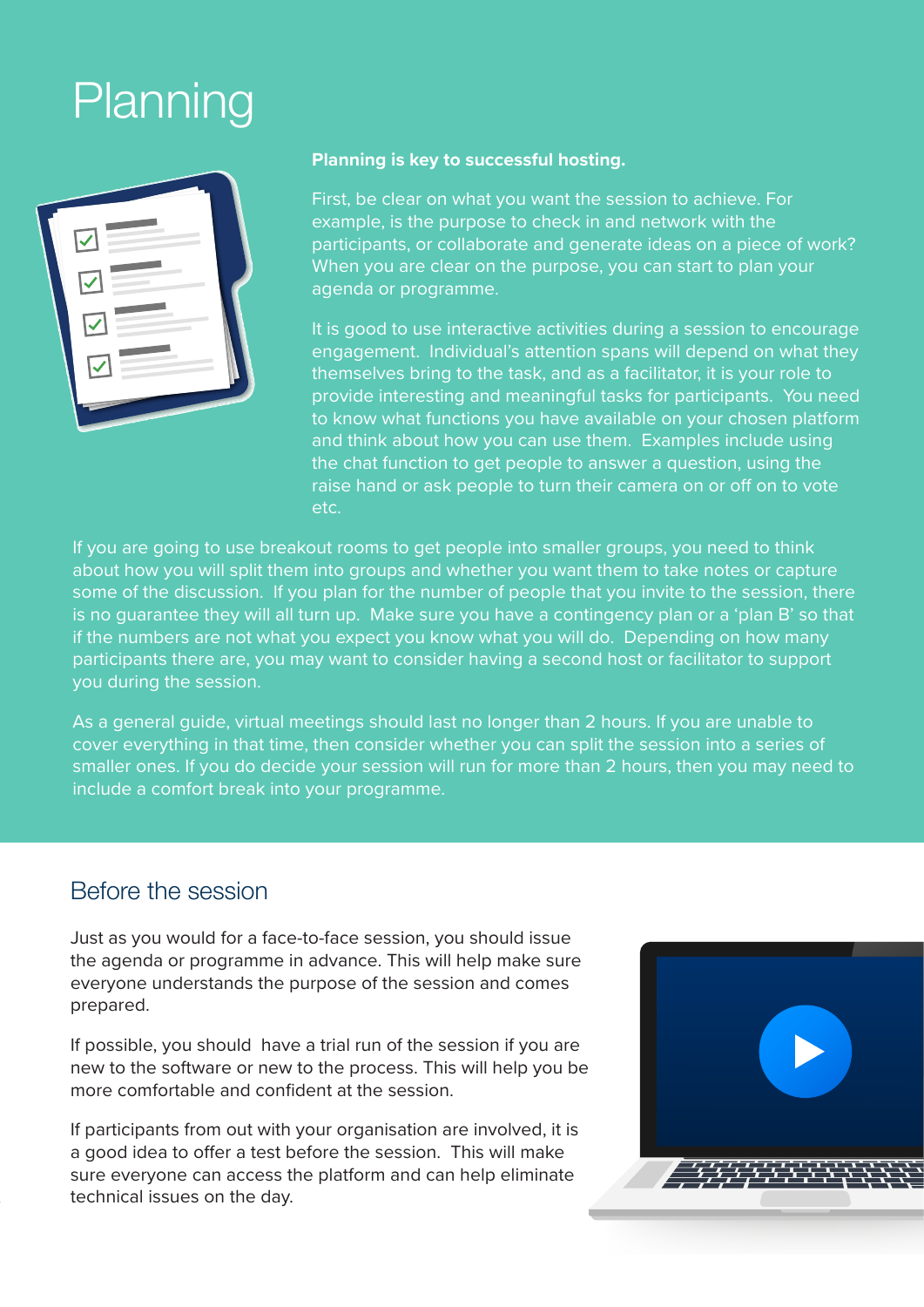### During the session

In the same way as you would do at a face-to-face session, you should ask the participants to introduce themselves. You may also want to include an icebreaker or check-in question as an opening activity. These can help to 'settle' people as well as build connections and social bonds that support participants to contribute. Generally speaking, icebreakers and check-ins should be related to the topic as this helps participants to be psychologically present.

Remember that some people may be nervous or uncomfortable with the technology, so it is important to cover 'virtual housekeeping' at the beginning of the session to ensure everyone knows how to use the functions available. This, along with a good check-in or icebreaker, will help them to participate fully in the session.



Finally, you should try to enjoy it. Don't worry about making mistakes or things not working, the more relaxed you are the better you will be at hosting the session.

#### After the session

It is good practice to ask the participants for feedback on the session. Find out what they think worked well, what was challenging or difficult, what would have made it better and what they like to see at the next session.

This will give you valuable information that you can use to plan any future sessions. It is all useful learning!